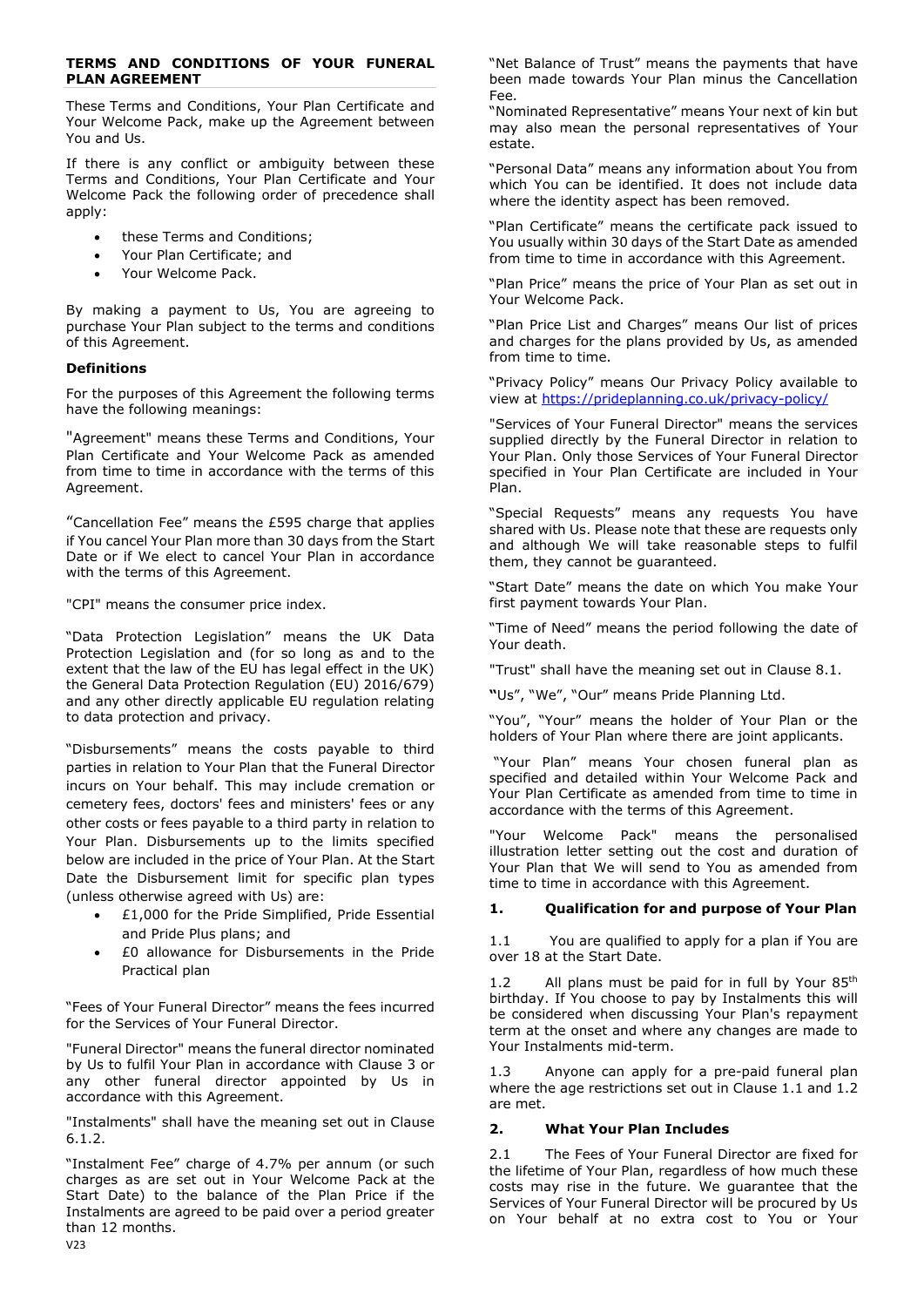Nominated Representative, provided that the funeral is carried out by the Funeral Director in accordance with the specifications stated on Your Plan Certificate or as agreed in writing by Us.

2.2 Your Plan may contain an allowance for Disbursements. This allowance will be set out on Your Plan Certificate.

2.3 We reserve the right to review the allowance for Disbursements on Our plans annually. Where We decide to amend the allowance for Disbursements included in Your Plan, We will agree any changes with You in writing.

2.4 If at Your Time of Need the actual Disbursements costs charged by the Funeral Director exceed the Disbursement allowance of Your Plan there may be a balance to be paid by Your Nominated Representative.

2.5 At your Time of Need, CPI inflation is applied to the Fees of Your Funeral Director and any Disbursements annually at the anniversary of the Start Date, payable to the Funeral Director only.

2.6 All coffins included in Our Plans are suitable for the average sized person. Should the Funeral Director recommend at the Time of Need that a specialist coffin and / or additional staff are required, due to the height, weight or width of the deceased, an additional cost will be payable by Your Nominated Representative.

## **3. Your Funeral Director**

3.1 We work with a panel of contracted, independent funeral directors. Usually within 30 days of the Start Date of Your Plan We will allocate You a funeral director from this panel. Details of Your Funeral Director will be included within the Plan Certificate provided to You in accordance with Clause 4.

3.2 We will use reasonable endeavours to provide a chapel of rest and/or a crematorium within Your local area (within a maximum radius of approximately 25 miles from Your address), where this is included in Your Plan.

3.3 Where You request a specific funeral director, We will use reasonable endeavours to allocate Your Plan to them. Noting that in some circumstances where your preferred funeral director is not on Our panel, but is willing to accept Your Plan, the funeral director may require additional funds, which are payable in addition to the Plan Price and in agreement with You. Where it is not possible to allocate Your Plan Your preferred funeral director, We will proceed to allocate Your Plan to a funeral director from Our panel at Our discretion. We will attempt to contact You as soon as reasonably practicable to notify You of this. If You do not accept the alternative Funeral Director provided within 30 days of the Start Date, You have the right to cancel Your Plan in accordance with Clause 12.

3.4 If You change Your address You must tell Us, as We may need to nominate an alternative funeral director to provide the Services of Your Funeral Director.

3.5 On the rare occasion where We are unable to secure a funeral director for You from Our panel, We reserve the right to cancel Your Plan and offer You a full refund.

3.6 If Your Nominated Representative, upon notification of Your death, requests a change to Your Funeral Director, additional costs may be payable to Us before the Services listed within your Plan can be fulfilled.

3.7 In the unlikely event that Your Funeral Director is unable to provide the Services as listed within Your Plan, in agreement with You we will offer You with an alternative funeral director or a full refund prior to Your death or at Time of Need.

## **4. Your Plan Certificate**

4.1 We will send You 2 copies of Your Plan Certificate usually within 30 days of Your Start Date. You should keep one copy in a safe place and give the second copy to Your Nominated Representative.

4.2 If You lose Your Plan Certificate or change Your address, please contact Us and We will supply a suitable replacement, assuming no other changes to your plan are required the replacement will be issued free of charge.

## **5. What Your Plan does not cover**

5.1 Your Plan provides only those plan benefits detailed in Your Plan Certificate. You may make a Special Request for Your funeral, but any associated costs for any Special Request will not be covered by Your Plan, unless these changes have been paid in addition to Your Plan prior to Your Death or at Time of Need.

5.2 If You choose one of Our plans for burial, Your Plan will not include the cost of purchasing a grave plot.

5.3 Your Plan does not cover the costs of conveyance from any distance greater than 25 miles specified in clause 3.2, or repatriation from outside the United Kingdom by the Funeral Director. This will be payable by Your Nominated Representative, any costs in agreement between them and the Funeral Director.

5.4 Your Plan will not provide any benefits outside of the United Kingdom.

5.5 Your plan does not cover fees payable to the Funeral Director for embalming or removal of surgical items, an additional cost will be payable by Your Nominated Representative for such services.

## **6. Paying for Your Plan**

6.1 You can choose between two payment methods:

6.1.1 Lump Sum - a single payment in full to be made on the Start Date; or

6.1.2 Instalments - payment by a set number of instalment payments agreed with Us. A minimum initial deposit may be required where You choose to pay by Instalments.

6.2 Where We have agreed to accept payment by Instalments, We will apply a Instalment Fee charge of 4.7% per annum (or such charges as are set out in Your Welcome Pack at the Start Date) to the balance of the Plan Price if the Instalments are agreed to be paid over a period greater than 12 months. The 4.7% charge does not form part of the Fees of Your Funeral Director or of the Disbursements and is payable from the first month of Your Plan.

6.3 If You choose to pay by Instalments and You wish to make the Plan fully paid, You can do this by requesting a statement of the balance outstanding under the Plan from Us, and then paying that balance.

6.4 You may increase and/or decrease the amount of Your Instalments at any time during the payment term with Our consent. Increasing payments will reduce the Instalment term initially agreed and may reduce the total amount to pay to make Your Plan fully paid.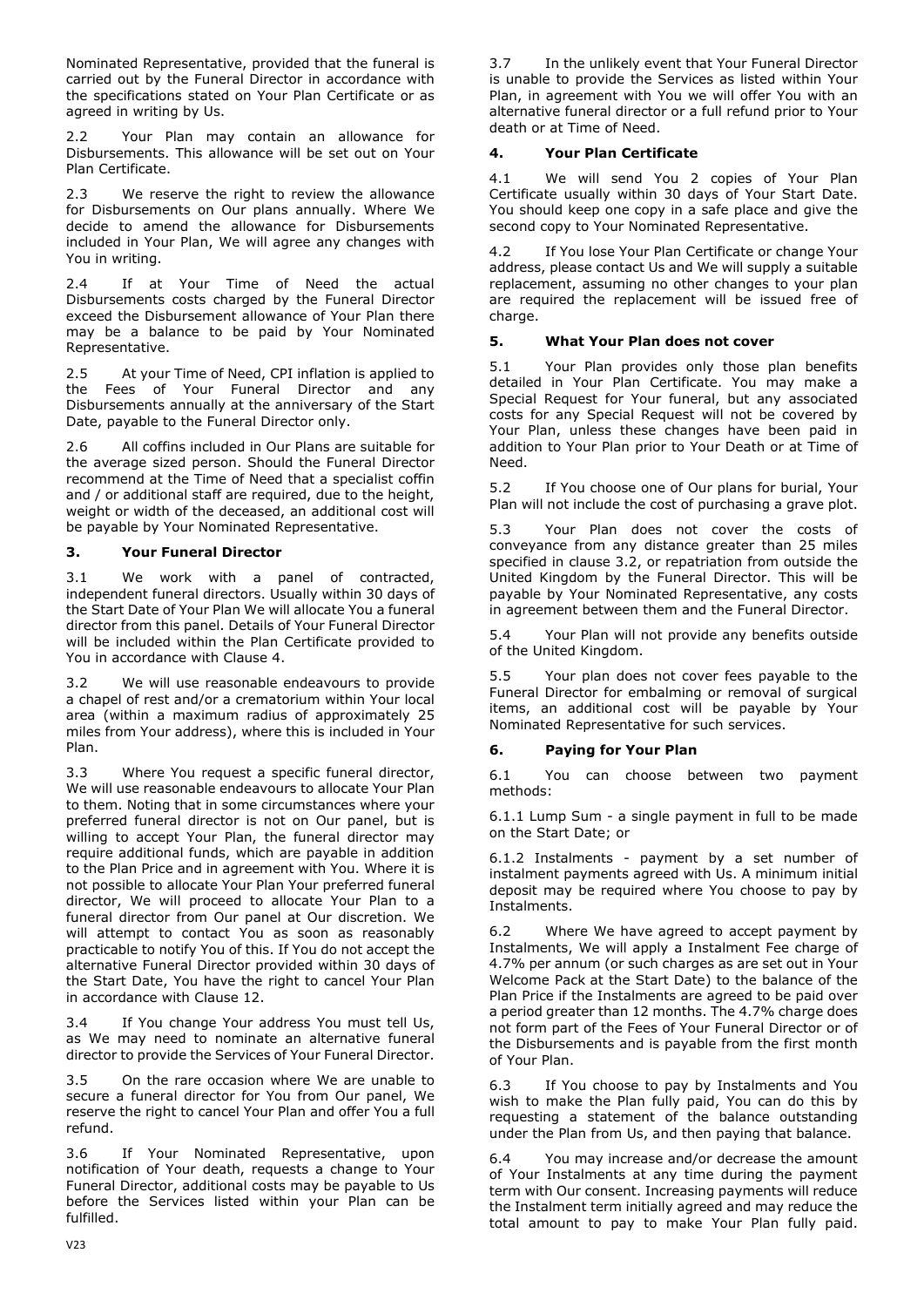Decreasing payments will increase the Instalment term and may increase the total amount to pay to make Your Plan fully paid, subject to Clause 1.2 Your age will be considered with any extensions requested to the original payment term

## **7. If the Plan is Not Fully Paid at the Time of Your Death**

7.1 If Your Plan has not been paid in full at Your Time of Need it may not provide the benefits shown on Your Plan Certificate. If at Your Time of Need Your Plan has not been fully paid, We will provide Your Nominated Representative with a statement of the balance that is required to be paid to make Your Plan fully paid.

7.2 Your Nominated Representative may pay (or reaching terms acceptable to Us for payment of) the outstanding balance in full so that Your funeral can be arranged.

### **8. Your Money and the Pride Planning Trust Fund**

8.1 The money paid by You is a pre-payment for the cost of the funeral arrangements specified in Your Plan. This is payable direct into the bank account of the Pride Planning Trust (the "**Trust**"). From the money held in the Trust the trustees undertake to make the following payments:

8.1.1 We are paid an allowance for the marketing, servicing and administration, overheads for the lifetime management of Your plan. The marketing costs include commissions payable to third parties for the introduction of Your Plan to Us. Following receipt of Your Plan Certificate, these costs can be made available to You upon request to Pride Planning Limited.

8.1.2 Any costs for the Trust funds' management services, systems, insurances, account audits, professional services, actuary valuations and audits and other scheme expenses;

8.1.3 Any additional costs and charges in addition to Your agreed Plan Price, but only in agreement with You; and

8.1.4 Payment of the funeral services to the Funeral Director as included within Your Plan.

8.2 The funds in the Trust are held separately to Our funds and are managed by independent trustees to ensure Your money is protected.

8.3 In the unlikely event that We cease trading, the funds held in the Pride Planning Trust would continue to be protected under the control of the independent Trustees. If in the unlikely event we are unable to meet Our obligations under Your Plan and Your Plan has not been used to provide a funeral then the Trust will pay You (a) the amount required to fund the funeral specified in Your Plan; or, if lower (b) an amount equal to the payments made towards Your Plan plus CPI inflation. If there are insufficient funds in the Trust to make these payments, then all payments to plan holders will be payable at a reduced pro rata rate.

8.4 Neither You, Your Nominated Representative, or anyone claiming on Your behalf or on behalf of Your estate are entitled to any interest on or income from the money paid by You or on Your behalf for Your Plan.

### **9. If You stop paying Instalments part way through the Term**

9.1 If You stop paying the Instalments before Your Plan becomes fully paid You may reinstate Your Plan by re-commencing payments within 60 days of the date of Your first missed Instalment.

9.2 If you have not requested closure of your plan under your rights to cancel Clause 12 and You do not re-commence payments within 60 days of the date of Your first missed Instalment, we reserve the right to close your Plan.

9.3 If You do not re-commence payments within the 60 days in accordance with Clause 9.2, Your Instalments made will be held in the Trust, unless We receive written notification of Your instruction to cancel in accordance with Clause 12. Or at Your Time of Need, either:

9.3.1 We will pay the Net Balance of Trust to Your nominated Funeral Director as a contribution towards the costs of Your Plan; or

9.3.2 In the event of a state assisted funeral, We will pay the Net Balance of Trust to Your estate and We will have no further obligation to fulfil Your Plan.

# **10. Complaints**

10.1 Complaints about Your Plan should be made:

- by calling Us: 0800 014 9650
- by emailing Us:
- [complaints@prideplainning.co.uk](mailto:complaints@prideplainning.co.uk) in writing to: Pride Planning Ltd, National House 80 – 82
- Wellington Road North Stockport Cheshire SK4 1HW

We will acknowledge receipt of Your complaint promptly and aim to resolve Your complaint within 8 weeks.

# **11. Changing Your Plan**

11.1 If You wish to make amendments or changes to Your Plan please contact Us by telephone on 0800 014 9650, by email to [info@prideplanning.co.uk](mailto:info@prideplanning.co.uk) or in writing.

11.2 If We agree to Your proposed amendment or change, We will send You written confirmation of the changes made.

# **12. Cancelling Your Plan**

12.1 You have the right to cancel Your Plan within 30 days of the Start Date and to receive a full refund of all monies paid. If You decide to cancel Your Plan within 30 days of the Start Date You must notify Us either:

- by calling Us: 0800 014 9650
- by emailing Us: [info@prideplanning.co.uk](mailto:info@prideplanning.co.uk)
- in writing to: Pride Planning Ltd, National House, 80-82 Wellington Road, North Stockport, Cheshire, SK4 1HW

12.2 If You decide to cancel Your Plan in accordance with this clause, We will refund You the balance of any money paid less the Cancellation Fee of £595. Should You have paid an amount equal to or less than the Cancellation Fee, no refund will be payable.

12.3 If You cancel Your Plan, We will have no further obligation to fulfil Your Plan.

#### **13. Procedure for Your Nominated Representative at the Time of Need**

At Your Time of Need Your Nominated Representative should contact Your Funeral Director as detailed on Your Plan Certificate and give them a copy of Your Plan Certificate. The Funeral Director will contact